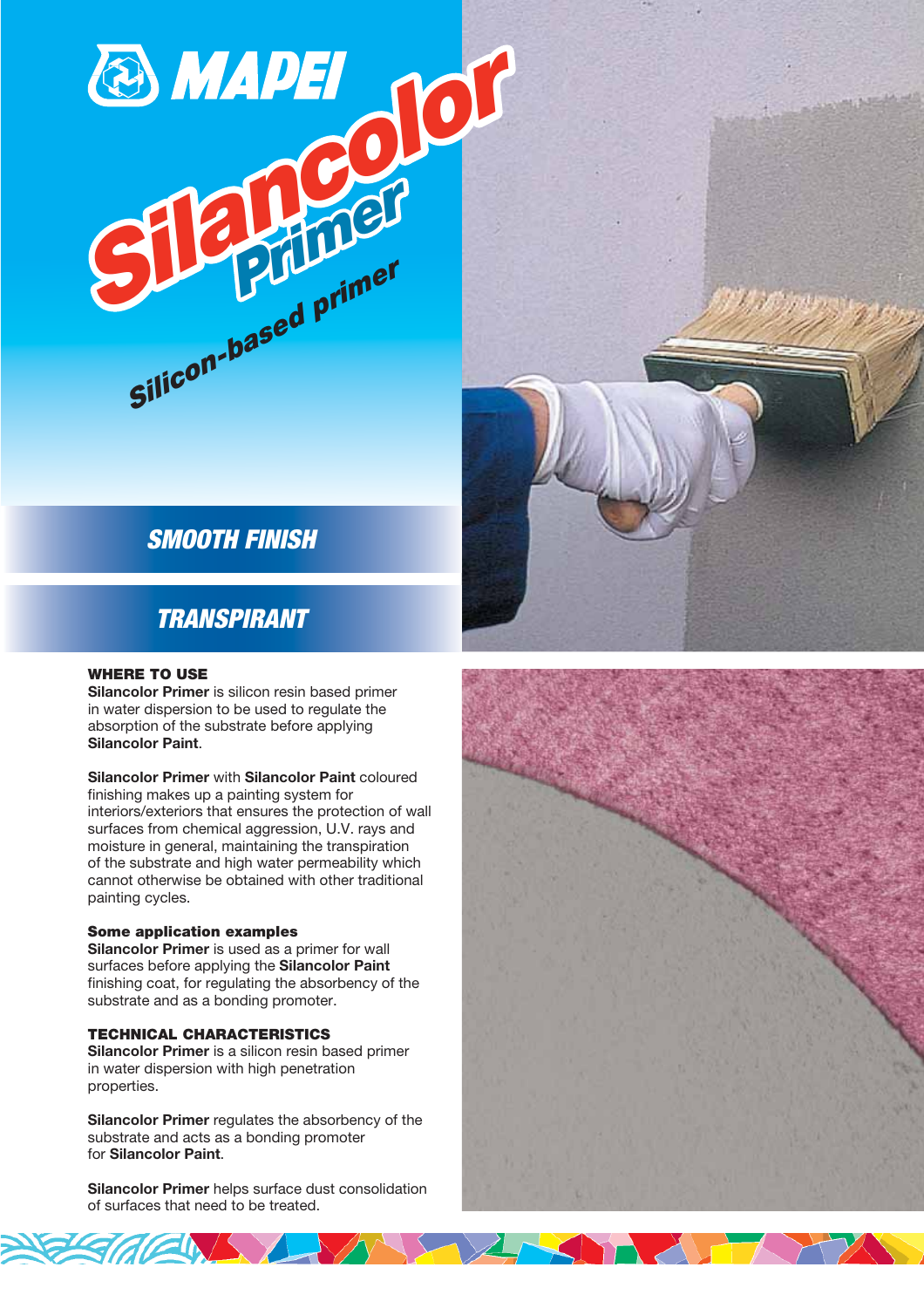

## TECHNICAL DATA (typical values)

#### PRODUCT IDENTITY

silicon resin based primer in water dispersion

## USE

the product is applied as a primer on wall surfaces to regulate the absorption of the substrate and promote the bonding of Silancolor Paint

| <b>CHARACTERISTICS</b>                                                                           |                                                                                                                                                                     |
|--------------------------------------------------------------------------------------------------|---------------------------------------------------------------------------------------------------------------------------------------------------------------------|
| Aspect:                                                                                          | fluid liquid                                                                                                                                                        |
| Dry solid content (%):                                                                           | 12                                                                                                                                                                  |
| Specific gravity $(g/cm3)$ :                                                                     | approx. 1.01                                                                                                                                                        |
| Theoretic yield $(m^2/kg)$ :                                                                     | $6 - 10$                                                                                                                                                            |
| Hazard classification according to EC 1999/45:                                                   | none.<br>Before using refer to the "Safety instructions for<br>preparation and application" paragraph and the<br>information on the packaging and Safety Data Sheet |
| <b>PREPARATION</b>                                                                               |                                                                                                                                                                     |
| Silancolor Primer is ready to use. It is recommended to mix Silancolor Primer before application |                                                                                                                                                                     |
| <b>DRYING</b>                                                                                    | by air                                                                                                                                                              |
| Can be painted over:                                                                             | $12-24$ hours                                                                                                                                                       |

Silancolor Primer is odourless, does not contain solvents and can be applied in closed or not well ventilated areas.

## APPLICATION PROCEDURE Preparing the substrate

New surfaces that need to be treated or any reparations with repair mortars must be cured, perfectly clean, well bonded and dry. Completely remove any traces of oils or grease on the surfaces and any loose parts. Seal cracks and repair damaged concrete with mortars from the Mapegrout range. Close pores and level any uneven parts of the substrate with Monofinish or Mapefinish. Apply Silancolor Primer.

#### Preparing the product

Silancolor Primer is ready-to-use.

#### Applying the product

Mix Silancolor Primer before using and apply it using a brush, roller or spray.

Protect from pouring rain for at least 12 hours.

Silancolor Primer can be painted over with **Silancolor Paint** after 24 hours.

## **RECOMMENDATIONS**

- Do not use Silancolor Primer on metal surfaces.
- Do not apply Silancolor Primer at temperatures below +10°C.
- Do not apply Silancolor Primer on wet surfaces.

#### Cleaning

Brushes, rollers or spaying equipment (airless) can be cleaned with water before Silancolor Primer dries.

#### **CONSUMPTION**

100 to 150 g/m<sup>2</sup>.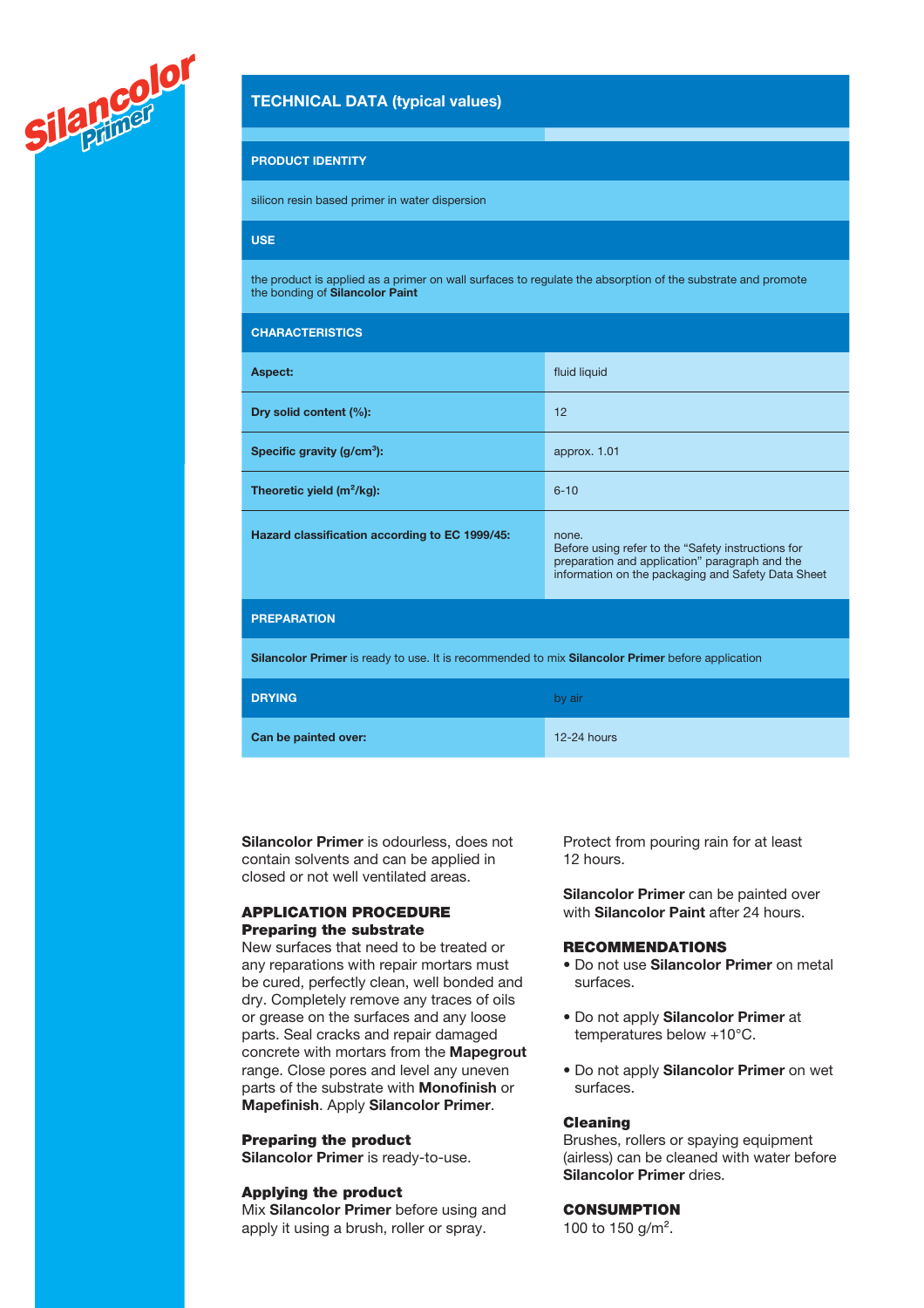## **PACKAGING**

Silancolor Primer is supplied in 10 kg plastic drums.

#### **STORAGE**

Store in a dry place, far from heat sources and at a temperature between +5°C and  $+30^{\circ}$ C.

## SAFETY INSTRUCTIONS FOR PREPARATION AND APPLICATION

Silancolor Primer is not considered a dangerous substance according to current norms and regulations regarding the classification of mixtures. However, the use of protective gloves and goggles and the application of the usual precautions taken when handling chemical products are recommended.

For further and complete information about the safe use of our product please refer to our latest version of the Material Safety Data Sheet.

PRODUCT FOR PROFESSIONAL USE.

## **WARNING**

Although the technical details and recommendations contained in this product data sheet correspond to the best of our knowledge and experience, all the above information must, in every case, be taken as merely indicative and subject to confirmation after long-term practical application: for this reason, anyone who intends to use the product must ensure beforehand that it is suitable for the envisaged application: in every case, the user alone is fully responsible for any consequences deriving from the use of the product.

Please refer to the current version of the Technical Data Sheet, available from our web site www.mapei.com

All relevant references for the product are available upon request and from www.mapei.com